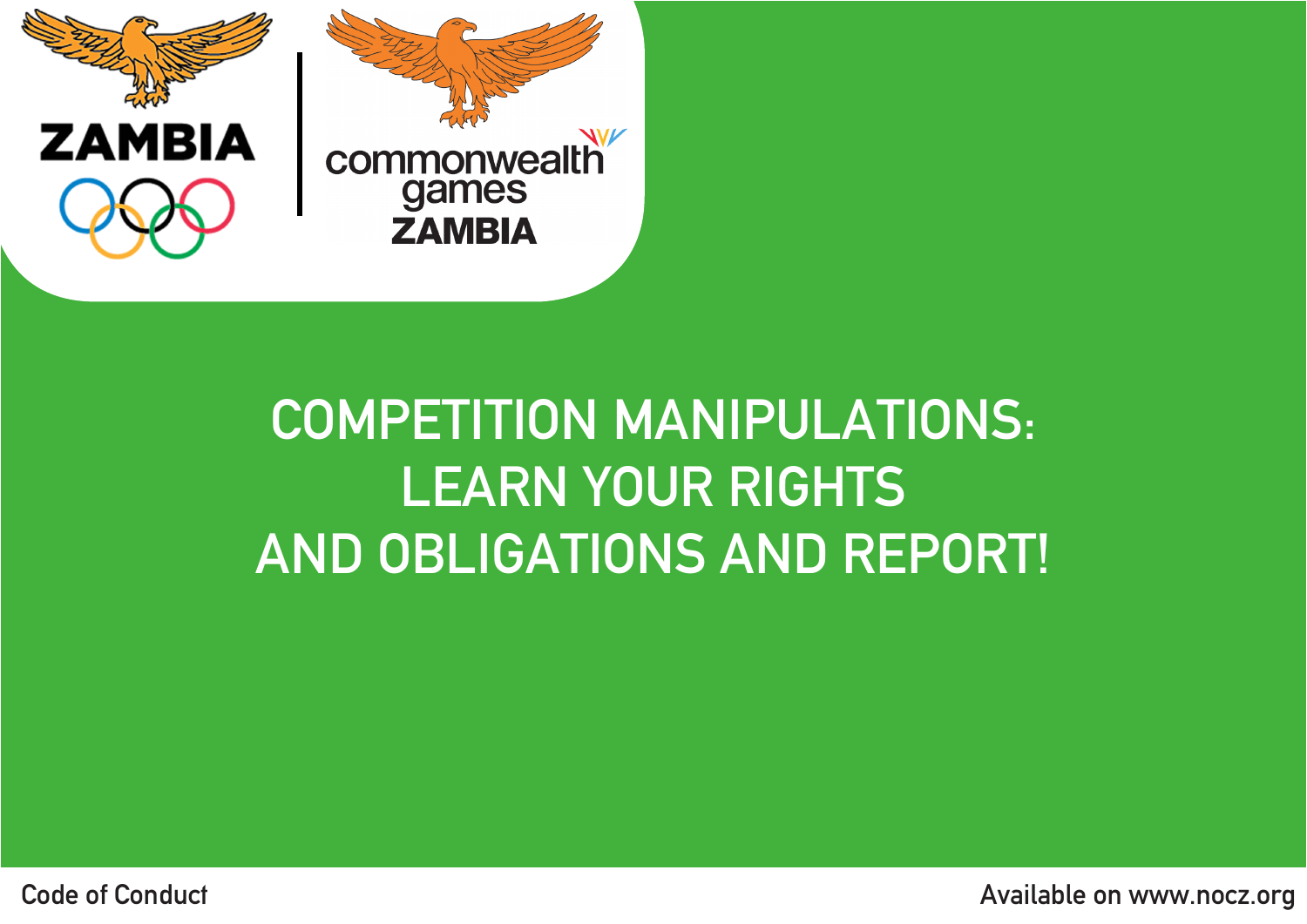The phenomenon of competition manipulation undermines the Olympic values as well as the credibility and inspirational value of sport.

Competition manipulation is when an athlete or official cheats to remove the unpredictability of a competition. They may cheat to lose a competition or part of it, which is entirely against the Olympic spirit.

In order to prevent the proliferation of competition manipulations, all athletes should be well aware of the Code of Conduct of the Olympic Movement Unit on the Prevention of the Manipulation of Sport Competitions:



### **CODE OF CONDUCT**

**NEVER** bet on your own sport or the **Olympic Games.** 

**NEVER** manipulate a competition and always do your best.

**NEVER** share inside information. Non-public information about your sport stays private.

**ALWAYS** report an approach to manipulate or anything suspicious: www.olympic.org/integrityhotline

For more information go to: www.olympic.org/believeinsport



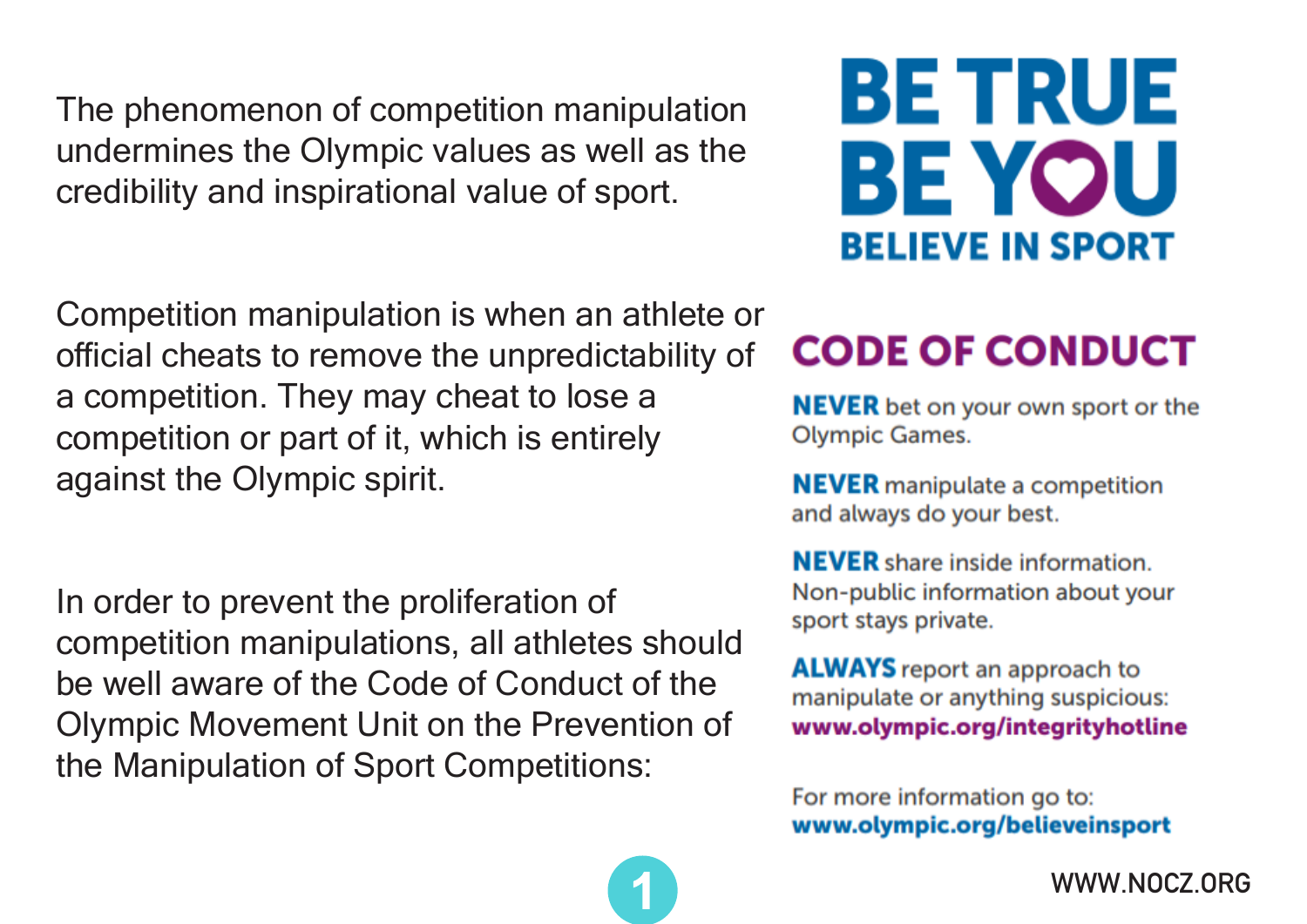#### RULES AND VIOLATIONS

In order to best fight against the phenomenon the IOC adopted in December 2015 the Olympic Movement Code on the Prevention of the Manipulation of Competitions. Breaches of the Olympic Movement Code are sanctionable.

The breaches of the Olympic Movement Code include 6 main actions/omissions:

- Betting on one's sport
- Sharing of inside information
- Corrupt conduct / manipulation
- Failure to cooperate
- Failure to report





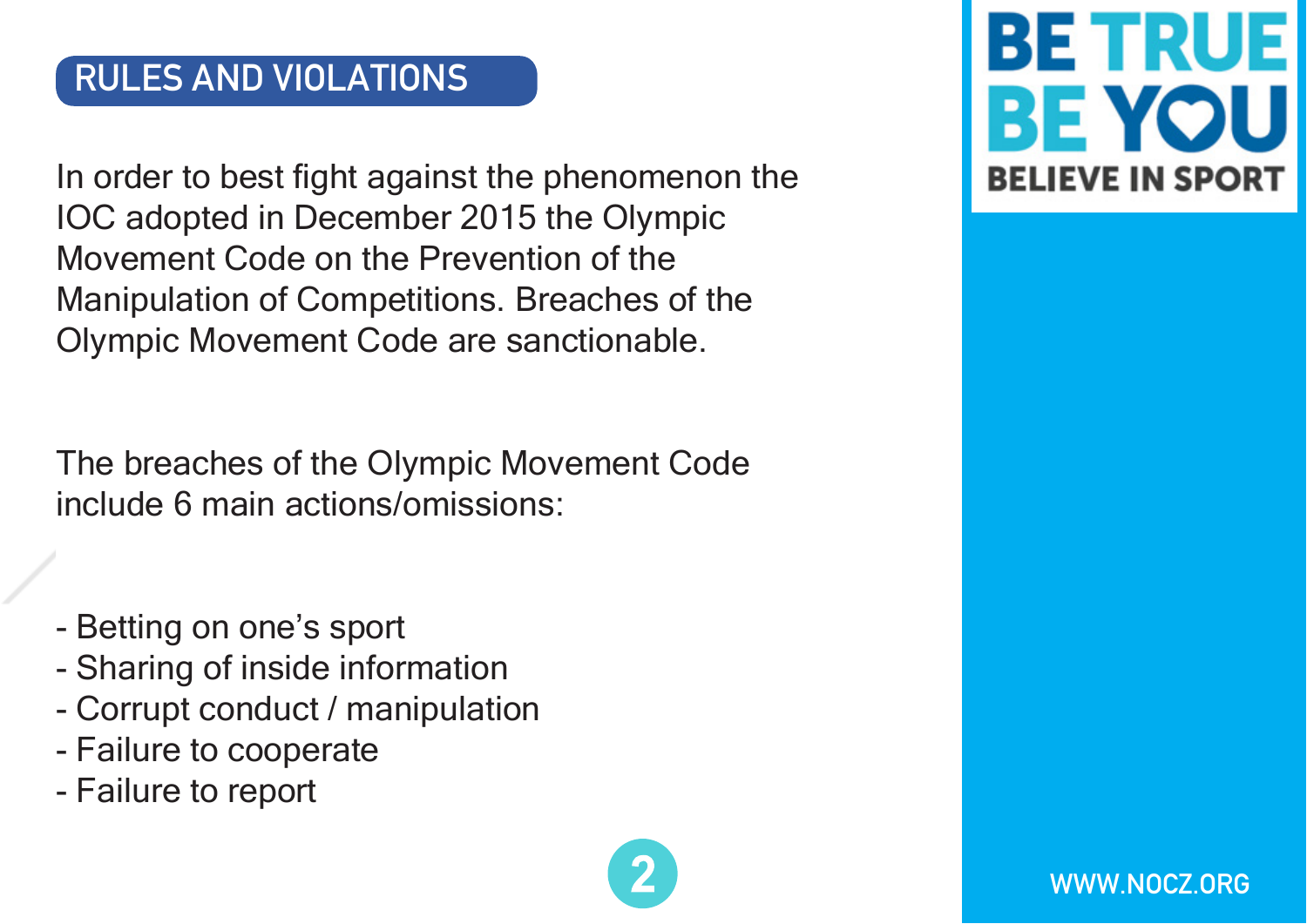#### ALWAYS REPORT & CONTRIBUTE TO KEEPING SPORT INSPIRATIONAL

- Relevant breaches of the Code not only undermine the credibility of your sport, but also the credibility of the overall sports movement and all athletes. It is therefore not only a responsibility, but also a moral duty of all of us to report anything that comes to our attention and looks suspicious. It is our right and responsibility to contribute to protect the moral integrity of our fellow athletes and our sport, by informing in a safe way, any potential breach that comes to our attention.

- Click here to be directed to the IOC Integrity Hotline to report any actions that have come to your attention:

- www.olympic.org/integrityhotline